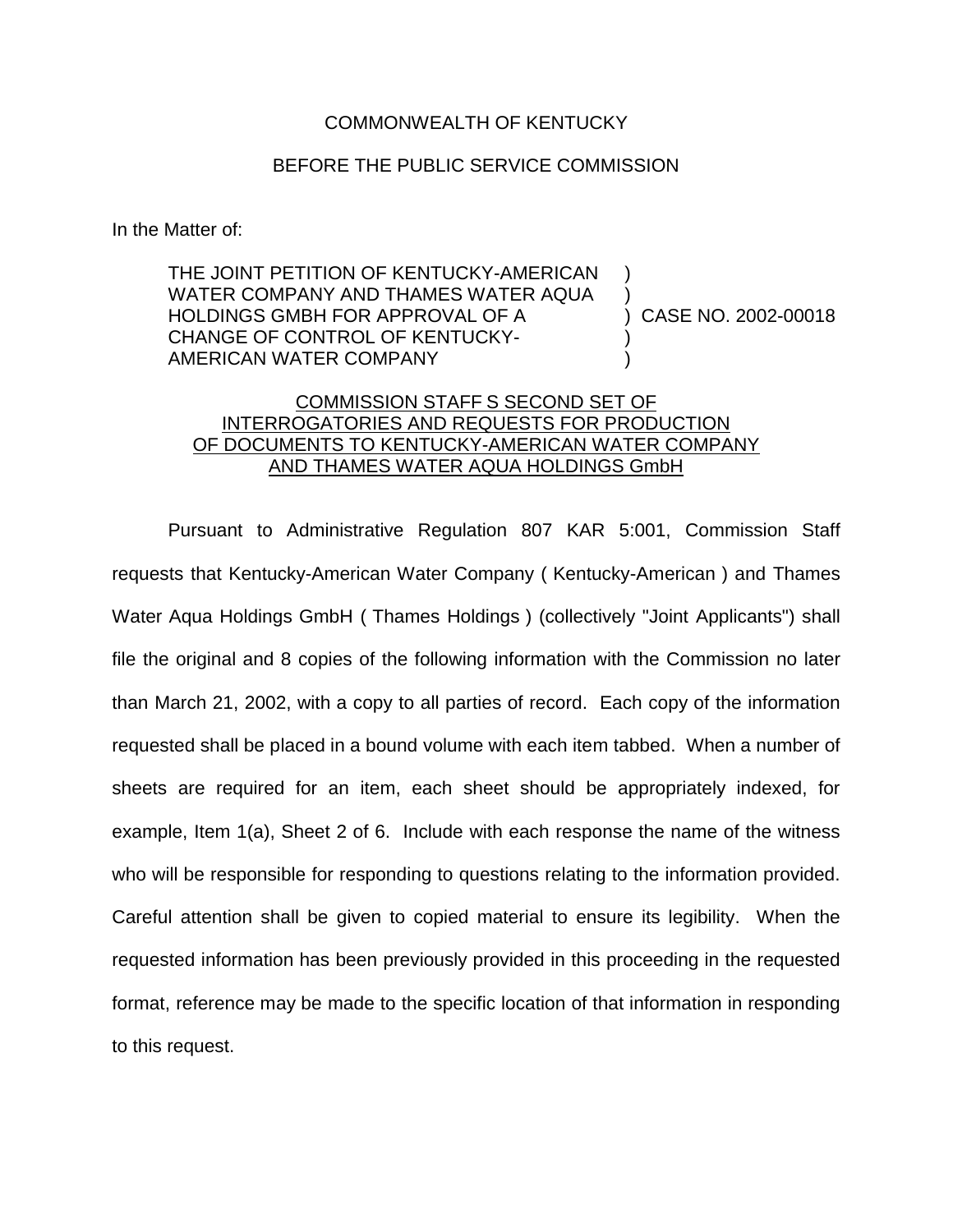1. In their Response to Commission Staff s First Set of Interrogatories and Requests for Production of Documents, Item 5, Joint Applicants state that [t]he transaction will be financed by RWE with cash secured through normal corporate sources.

a. List each corporate source and the amount of funds from that source that will be used to finance the transaction.

b. If the transaction will be financed by mixture of debt and stock, provide the percentages of stock and debt and state the estimated interest rate on each debt instrument.

2. Refer to Joint Applicants Response to Commission Staff s First Set of Interrogatories and Requests for Production of Documents, Item 8(b). The Joint Applicants Response was not responsive. Provide the amount of acquisition cost that would be allocated to Kentucky-American if the goodwill were to be pushed down to American Water s operating subsidiaries and compare that amount to the book value of Kentucky-American s outstanding stock. Provide all workpapers, show all calculations and state all assumptions used to obtain the Joint Applicants response.

3. Refer to Joint Applicants Response to the Attorney General s Initial Requests for Information, Item 114.

a. List and describe each expense item included in the category AWW advisor costs. Identify each person or organization to whom payments are expected to be made.

b. Describe AWW retention bonuses and explain why such bonuses are needed.

-2-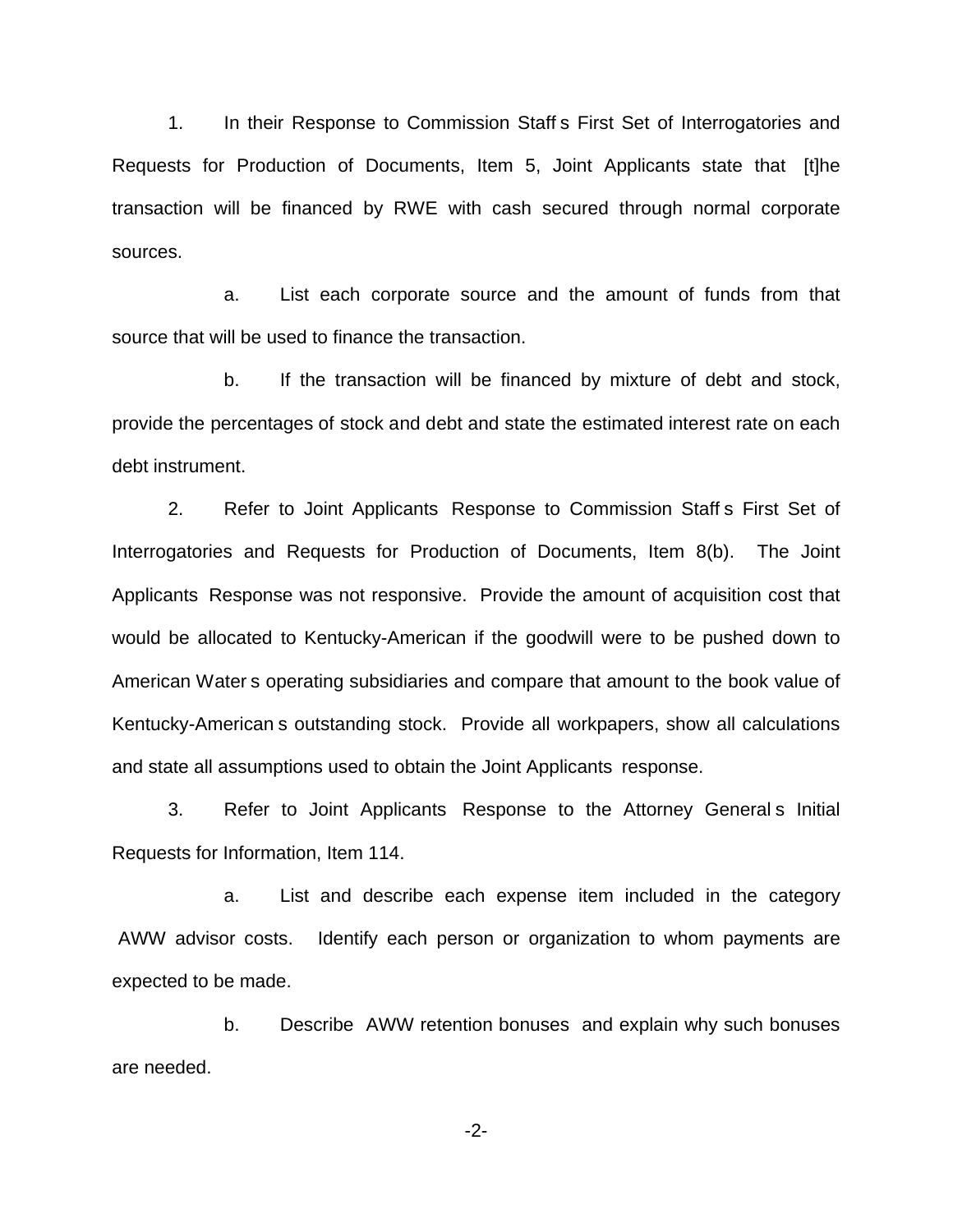c. State the basis of determining the amount of the retention bonuses and explain how Thames Holdings or American Water Works Company ( AWWC ) determined who would receive the bonuses.

d. For each AWWC employee who is to receive a retention bonus, state:

(1) His or her name.

(2) His or her title or position.

- (3) The operating subsidiary where he or she is employed.
- (4) The amount of the bonus.

4. Refer to Joint Applicants Response to Commission Staff s First Set of Interrogatories and Requests for Production of Documents, Item 15.

a. Provide a detailed analysis of Kentucky-American s assets that have a book value in excess of \$1 million.

b. Given that Kentucky-American does not currently have a single asset on its books that has a book value in excess of \$10 million, explain why the commitments as amended to reflect the \$10 million threshold would be relevant.

5. Refer to Joint Applicants Response to Commission Staff s First Set of Interrogatories and Requests for Production of Documents, Item 19(a). The portions of the Agreement and Plan of Merger to which the Joint Applicants refer appear only to allow AWWC employees to continue receiving their current benefits for the near future. Explain why these provisions should be considered generous terms.

6. Refer to Joint Applicants Response to Commission Staff s First Set of Interrogatories and Requests for Production of Documents, Item 19(b). Provide a

-3-